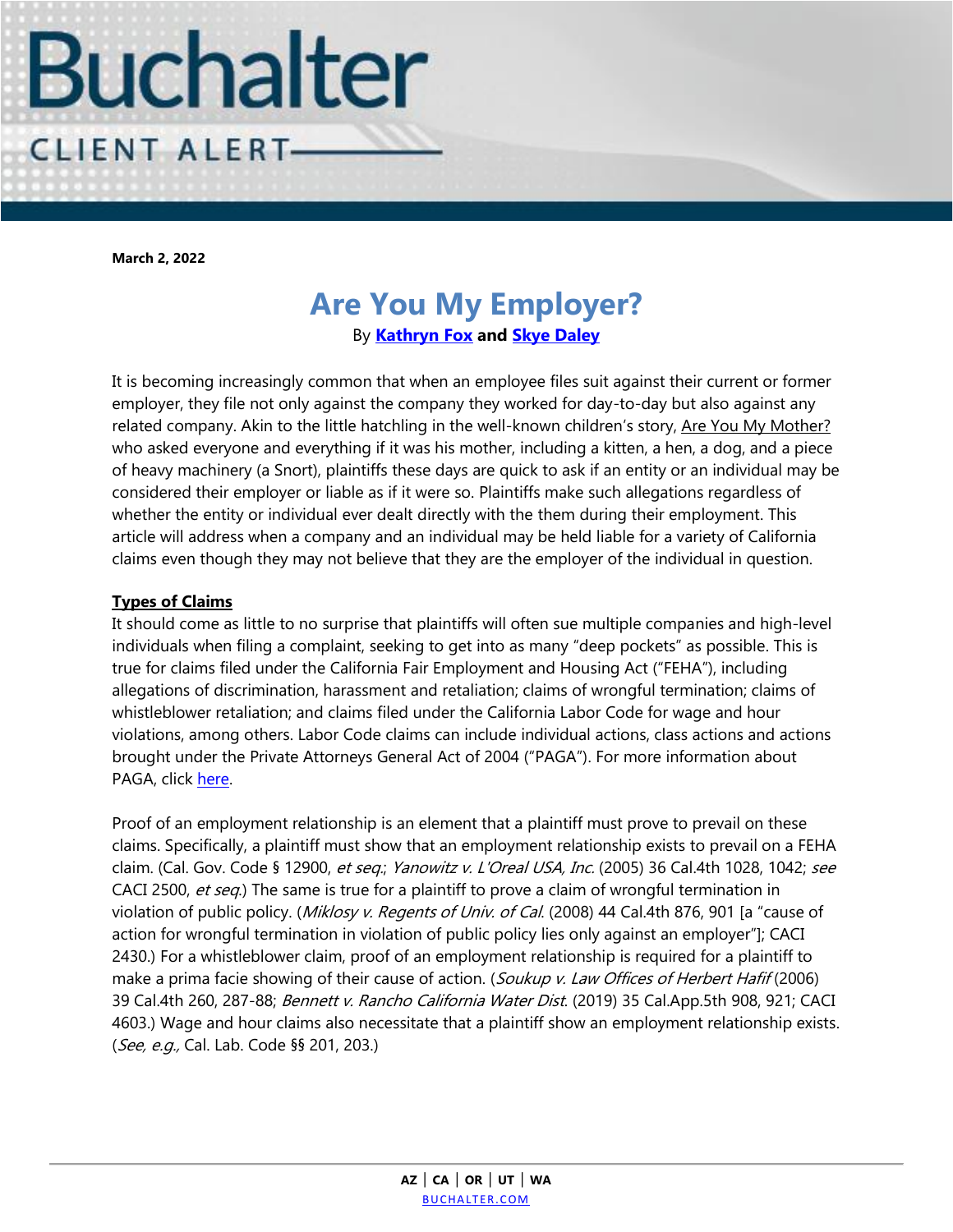

## **Totality of the Circumstances Test – Are You My Joint Employer?**

Courts often apply the "totality of the circumstances" test when evaluating whether a company should be considered an employer of the plaintiff. The test is just like it sounds – courts will look at a myriad of factors and determine whether they indicate that an employment relationship exists. "There is no magic formula for determining whether an organization is a joint employer. Rather, the court must analyze myriad facts surrounding the employment relationship in question. No one factor is decisive." (Vernon v. State of California (2004) 116 Cal.App.4th 114, 124.)

But, as one might imagine, some factors are treated as more important or convincing than others. The key factor is the "right to control." For this factor, courts will look at whether the company in question had the "the right to control and direct the activities of the person rendering service, or the manner and method in which the work is performed." (Scates v. FedEx Ground Package Sys. (C.D. Cal. 2020) 2020 U.S. Dist. LEXIS 178198, 11.) Other factors a court will consider include ownership of the equipment necessary to perform the job, where the work is performed, the authority to discipline and the duration of the employment relationship. (Vernon, 116 Cal.App.4th at 124-26.)

#### **Integrated Enterprise Test – Are You My Employer's Parent?**

The "integrated enterprise" test is generally used when a court is determining whether a parent company may be considered the employer of an employee who works for a subsidiary or similar entity. California law presumes that corporate entities have separate existences. (Laird v. Capital Cities/Abc (1998) 68 Cal.App.4th 727, 737; citing Mesler v. Bragg Management Co. (1985) 39 Cal.3d 290, 300; Mid-Century Ins. Co. v. Gardner (1992) 9 Cal.App.4th 1205, 1212.) And, in California, "there is a strong presumption that a parent company is not the employer of its subsidiary's employees." (Laird, 68 Cal.App.4th at 737.)

This "integrated enterprise" test has four factors that a court will look at to evaluate whether a parent company is an employer in the case at bar: (1) Interrelation of operations; (2) Common management; (3) Centralized control of labor relations; and (4) Common ownership or financial control. (Id.) Under this test, common ownership and control is not enough to establish that a parent company is considered the employer and, therefore, may be held liable. (Id. at 738.) The most important thing that a court will look at is what entity made the final decisions regarding employment matters. (Id.) "To satisfy the control prong, a parent must control the day-to-day employment decisions of the subsidiary." (Id.) The plaintiff must show that the parent company has exercised control "to a degree that exceeds the control normally exercised by a parent corporation." (Id.) In other words, the more "hands-on" the parent company is, and especially if the parent company makes decisions about things like hiring and firing, the more likely it is to be on the hook for any damages.

#### **Alter-Ego / Piercing the Corporate Veil – Are You Treated Like My Employer?**

"Ordinarily, a corporation is regarded as a legal entity, separate and distinct from its stockholders, officers and directors, with separate and distinct liabilities and obligations." (Sonora Diamond Corp. v. Superior Court (2000) 83 Cal.App.4th 523, 538.)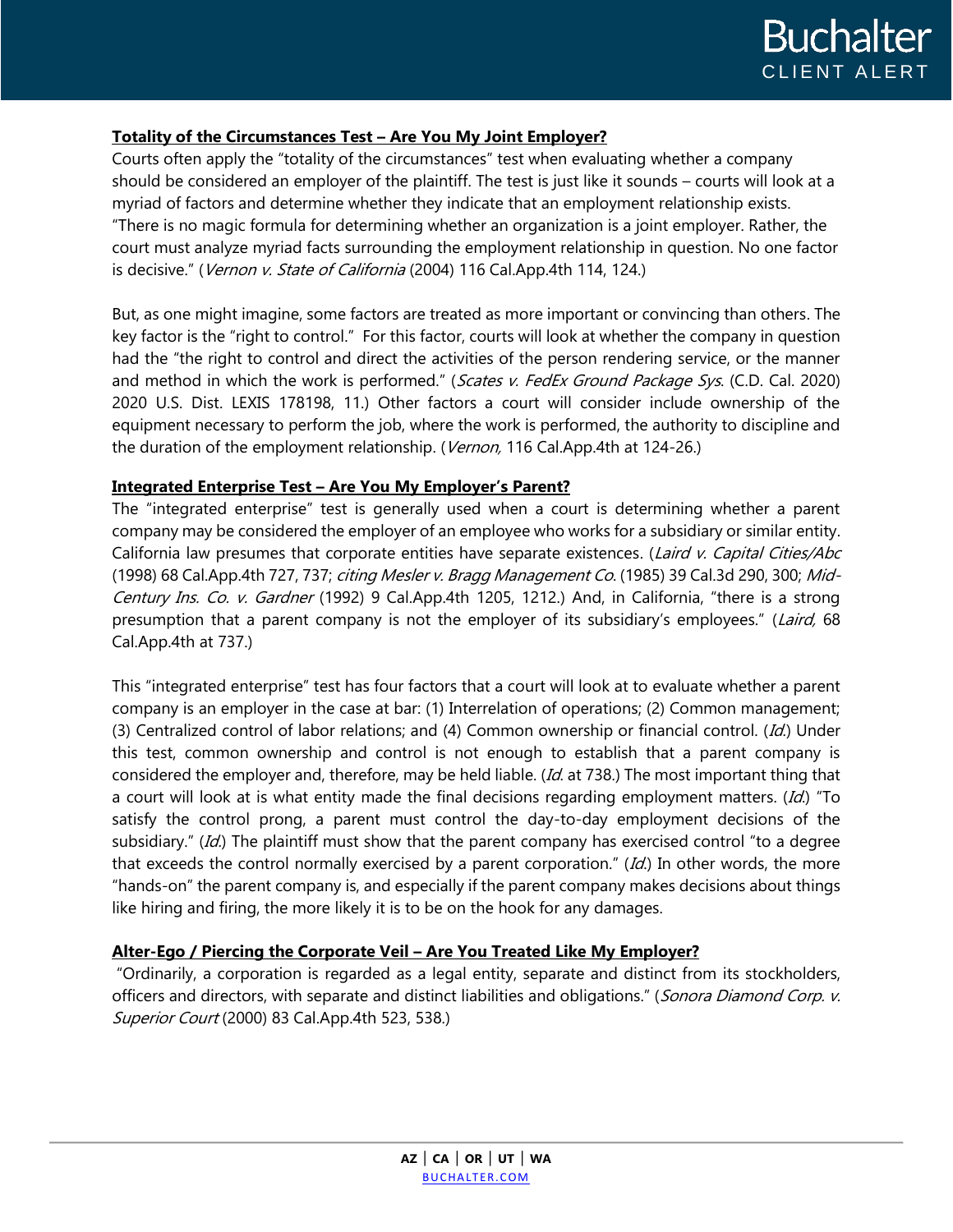Though rarely used in California, plaintiffs often attempt to 'pierce the corporate veil' and use the 'alter ego doctrine' to assert that another entity or person should be held liable in addition to the plaintiff's agreed-upon employer. The general rule that a corporation is a stand-alone entity may be disregarded – and the 'corporate veil' pierced – in the event there is an abuse of the corporate privilege.  $(Id)$  When the corporate form is used to commit fraud, circumvent a statute or commit another wrongful act, courts will ignore the entity and deem the corporation's actions to be those of the persons or organizations controlling that entity. (Id.) The "alter ego" doctrine is in place to prevent individuals and companies from attempting to shield themselves from liability simply by hiding behind the formation of a corporation. (Id.)

A plaintiff in California must meet two conditions before they can avail themselves of the alter ego doctrine. First, the plaintiff must show "a unity of interest and ownership between the corporation and its equitable owner that the separate personalities of the corporation and the shareholder do not in reality exist." (Id.) Second, there must be an inequitable result if the actions about which the plaintiff complains were to be treated as those of the corporation alone. (Id.) Courts will look at things like whether the entities have comingled funds and other assets, whether one entity is liable for the debts of the other, the entities' ownership, whether corporate records are comingled and whether one is a mere shell for the other. (Id. at 238-39.) As with the totality of the circumstances test described above, there is no one factor that is controlling here. "To put it in other terms, the plaintiff must show 'specific manipulative conduct' by the parent toward the subsidiary which relegates the latter to the status of merely an instrumentality, agency, conduit or adjunct of the former." (Laird, 68 Cal.App.4th at 737.)

It should be noted, however, that "[i]t is entirely appropriate for directors of a parent corporation to serve as directors of its subsidiary, and that fact alone may not serve to expose the parent corporation to liability for its subsidiary's acts." (Sonora, 83 Cal.App.4th at 549.) Courts recognize that individuals can "change hats" when serving as directors for different entities, despite their common ownership. (Id.; United States v. Bestfoods (1998) 524 U.S. 51, 69.) Indeed, there is a "presumption, founded in established principles of corporate law, that directors maintain their appropriate roles when holding positions in both a parent company and subsidiary." (Rivelli v. Hemm (2021) 67 Cal.App.5th 380, 395.)

## **Labor Code Section 558.1 – Are You Liable Like You Are My Employer?**

In California, an owner, director, officer or managing agent of a company can be held personally liable as if they were the employer for certain wage and hour violations. This applies to any such person "who violates, or causes to be violated" provisions regulating wages or hours worked. (Cal. Lab. Code § 558.1.) These provisions include Labor Code sections 203 (governing unpaid wages), 226 (governing wage statements), 226.7 (governing meal and rest periods), 1194 (governing payment of minimum wages), and 2802 (governing reimbursements). Notably, Labor Code section 558.1 is not limited to civil penalties and, therefore, an individual could presumably be held liable for unpaid wages, liquidated damages and statutory penalties related to the untimely payment of wages. Therefore, owners, directors, officers and managing agents should be motivated to ensure that the company for which they work is abiding by California's strict labor laws.